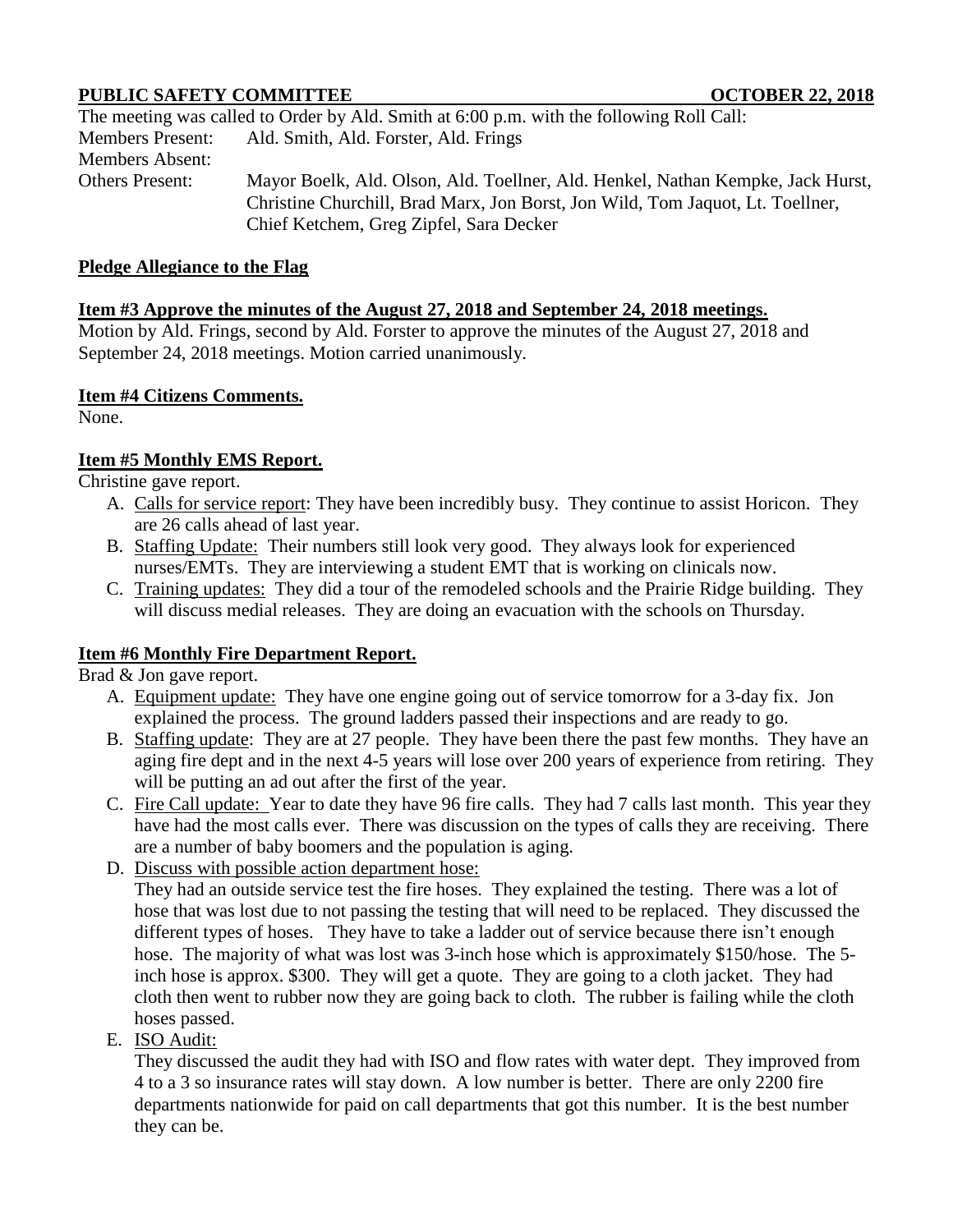Ald. Forster noted there are 2 front lights out in front of the fire department. They noted they are over budget this year so they have been repairing trucks before the lights.

#### **Item #7 Monthly Police Department Report.**

Chief Ketchem gave report.

A. Traffic Issues:

They have been fielding some questions regarding the bike lane on Horicon Street. They have been monitoring a little more and are trying to educate the public. Autos cannot be in bike lane at all unless it is a dotted white lane or they are pulling into a driveway. They do not want to write citations, but educate now. Ald. Frings noted there are a lot that don't understand the bike lane/parking. They might want to consider a diagram.

B. Community Events:

The police department recently helped with the homecoming and Audubon parades. They thanked DCERT for helping with these. They also have the downtown Halloween event on Thursday night. He also explained the national family violence apprehension detail. There were no warrants within the city.

C. Policy Updates:

The Chief has been going through the manual and making updates. It hadn't been reviewed for 4 years. He is attending open records training at the end of November. The police department will work with EMS and the school district on tours and participate in the evacuation and relocation drills. Most manual changes are minor.

## **Item #8 Discuss with possible action tornado sirens.**

The Badgerland Communications letter is in the packets. The decision was made several years ago. It will take a little bit to get the equipment ordered, but probably could get it done this year. There are approximately 12 houses that can't hear the siren inside their houses. If we have a system in place it should function.

Motion by Ald. Smith, second by Ald. Frings to recommend the ordering and instillation of the parts with the funds from a place to be determined. Motion carried 3-0.

## **Item #9 Discuss with possible action street light on Seitz Avenue.**

Ald. Olson noted that this was going to be talked about by Public Works in November. It was also noted that this item became an issue of public safety, so it was placed on this agenda. Ald. Olson talked to the owner and the neighbors had no issues with removing the light. Ald. Olson had an issue with putting the wire underground because they would have to take down 3 trees. Jack noted that the street lights are in place for a reason. If the lines need to be buried, then the property owner would need to do it. Street lights are in place to protect the public. Greg talked to the insurance agent and said that if the risk exposure goes up from taking out a light the premium could go up. Ald. Frings noted that when street lights are placed it is done according to a lighting survey so the light is there because it is needed. Ald. Olson discussed the South end of the street that is dark. Ald. Smith discussed changing the street lights on Main Street and that a lumen audit was done. The reason for moving the street light because of a swimming pool is not a convincing reason. The permits for the swimming pool have not been applied for yet. There may be issues with the placement of the swimming pool. It's arbitrary to say we don't need the light. Ald. Forster noted that there are 2 separate topics of moving the street light and the burying the lines. Lt. Toellner noted that initially this came in because the citizen wants to move the line because it is over the site she wants to place a pool. The discussion is not about where the light is located. He noted the light is in an important spot as it lights the road in front of you for the intersection.